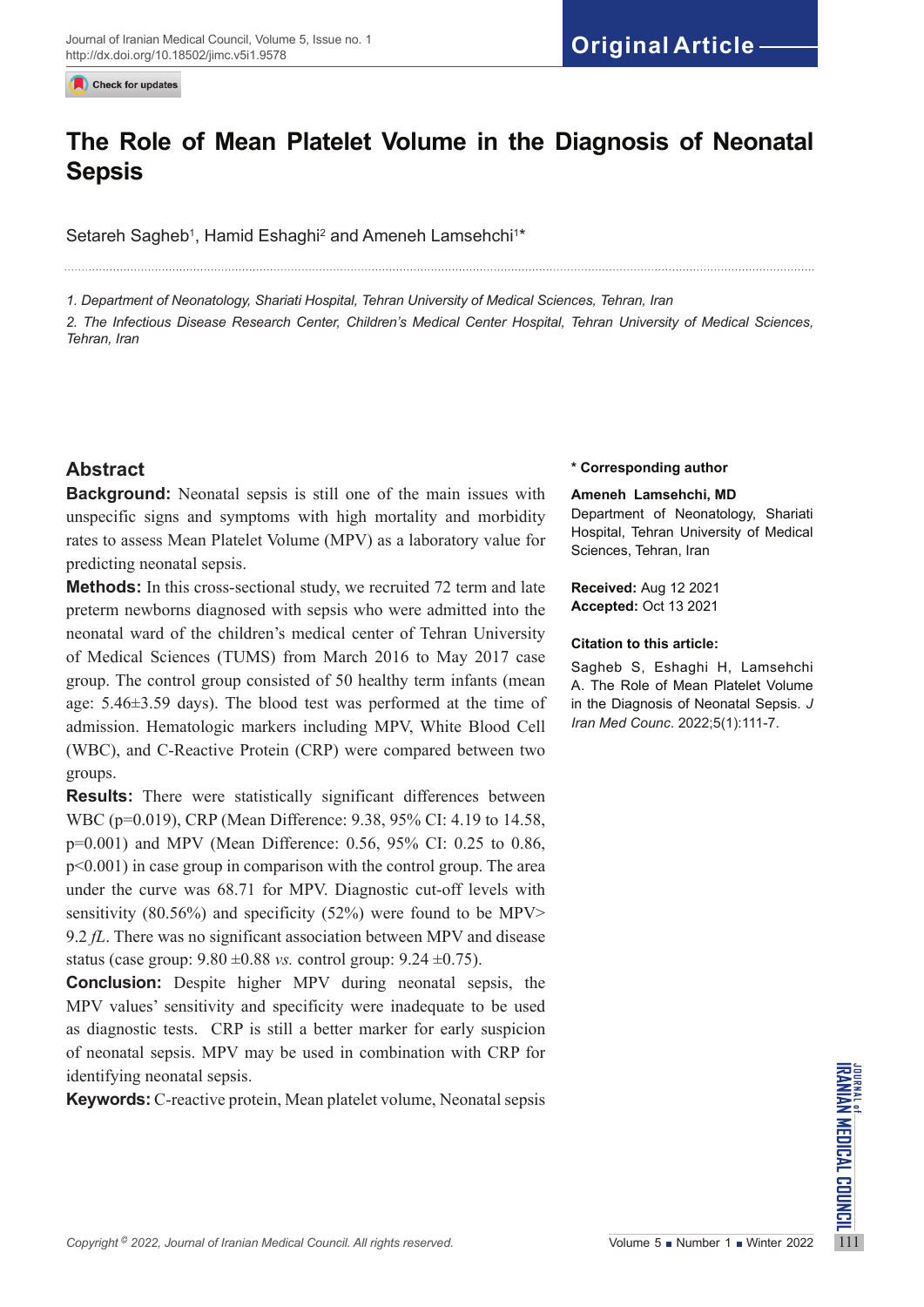## **Introduction**

Despite the rapid advances in equipment and neonatal care management in NICU and prenatal care, policies for decreasing neonatal mortality and morbidity incidence rates are still among the essential concerns for public health, especially in developing countries. Neonatal sepsis is still one of the main issues with unspecific signs and symptoms with high mortality and morbidity rates (1,2). Although blood culture is still the gold standard diagnostic test for defining the pathogens, the needs including minimum of 24 hours for microbial growth in bactec, differentiation of the actual infection from a potential contaminant pathogen, false negative blood culture, and presence of fungal and viral infections are the main issues in these situations (3,6). Due to the high prevalence rate of clinical sepsis during neonatal periods (4), early suspicion of infants with sepsis through laboratory tests and clinical status is crucial.

Clinical evidence suggests that platelets play a crucial role in inflammatory responses. Endothelial damage and aggregation of platelet lead to thrombocytopenia during bacterial infection (7). On the other hand, proinflammatory cytokines stimulate megakaryocytes to increase platelets' numbers in response to inflammation. This results in a high Mean Platelet Volume (MPV) (8). MPV, as a predictor of mortality in critically ill adult patients, has already been studied (9).

The possible correlation between MPV and neonatal sepsis in preterm infants and MPV's role as a predictor of the severity of sepsis in preterm infants has already been evaluated in a few studies (10,13).

This study aims to assess the feasibility of MPV during the time of admission to identify term and late preterm infants prone to neonatal sepsis and determine whether it can serve as an available marker for predicting neonatal sepsis and comparing its effectiveness with C-Reactive Protein (CRP). As the previous study focusing on NICU admitted preterm infants, this is the first study designed for the term and stable preterm infants with sepsis, to the best of our knowledge.

### **Materials and Methods**

and stable preterm infants wit<br>
says our knowledge.<br> **Materials and Methods**<br>
In this cross-sectional study, a<br>
Gestational Age (GA) of  $\geq$  2.<br>
newborns with GA of  $\geq$  35 we<br>
Volume 5 Number 1 Number 2022 In this cross-sectional study, all term newborns with Gestational Age (GA) of  $\geq$  37 weeks and preterm newborns with GA of  $\geq$  35 weeks with a diagnosis of sepsis who were admitted into the neonatal ward of the children's medical center of Tehran University of Medical Sciences (TUMS) from March 2016 to May 2017 were included in this study and considered as the case group. This hospital is one of the governmental children's referral hospitals in iran. Written consent was obtained from parents before enrollment. This study was approved as a student thesis by the research and medical ethics committee of TUMS under the Helsinki declaration. Sepsis was defined based on the international pediatric sepsis consensus criteria (14), and clinical trials defined by the EMA (15). Exclusion criteria: 1. Infants born to a mother with chorioamnionitis or preeclampsia or any drug history could negatively affect platelet counts; 2. History of antibiotics before admission in the newborn; 3. Congenital thrombocytopenia (platelet < 150,000  $\times$ 109/*L*); 4. Major congenital abnormalities at birth 5. Any immune thrombocytopenia.

Healthy, full-term newborns that were admitted for treatment of non-hemolytic jaundice were considered as a controlled study. The case group was divided into two subgroups Ia: newborns with clinical and laboratory manifestations of sepsis with positive blood culture, subgroup Ib: with clinical and laboratory manifestations of sepsis with negative blood culture. Newborns in the case group were further subdivided into two groups based on the time of development of sepsis; if recognition of sepsis occurred within the first 72 hours of life, it would be considered as Early-Onset Sepsis (EOS), whereas presentation of sepsis after the third days of life was regarded as Late-Onset Sepsis (LOS).

In the case of groups, blood samples were performed at the time of admission and contained CBC, CRP, and blood culture. The culture of Cerebrospinal Fluid (CSF) and urine were also sent, in case they were obtained. Blood cultures were analyzed using a fully automated BACTEC method by BACTEC 9240 (Becton Dickinson, Heidelberg, Germany). Serum concentrations of CRP were measured by a Tinaquant CRP (Latex) high sensitive immune turbidimetric assay on a Roche Modular P analyzer (Rochekit, Roche Diagnostics, Mannheim, Germany). Platelet counts and MPV were evaluated *via* a coulter LH analyzer. And all these types of equipment were calibrated.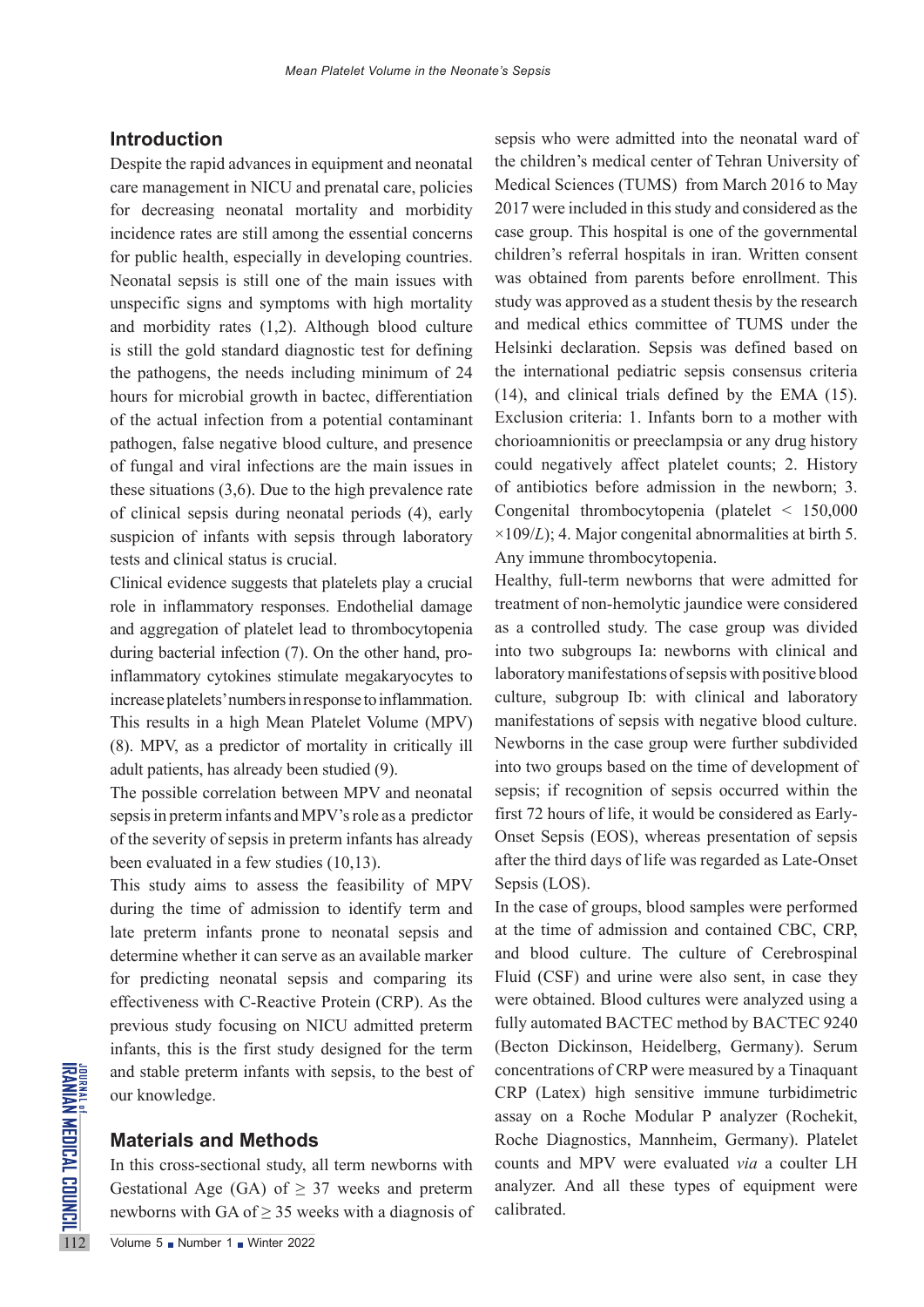Blood samples were repeated within 3-5 days of admission for assessment of laboratory responses to treatments based on their indications. Leukocytosis was considered as leukocyte count  $\geq 20000/\mu L$ , leukopenia was identified as leukocyte count ≤ 5000/  $\mu L$ , and immature/total neutrophil ratio  $> 0.2$  was deemed to be significant (16). Thrombocytopenia was defined as platelet count < 150000/*μL* (8). Demographic data including sex, gestational age, birth weight, age of admission, and laboratory data, were recorded. In control groups, CRP, also of Icter workup tests, were performed.

# *Statistical analysis*

Categorical and continuous variables were expressed as number (percentage) and mean  $\pm$  (standard deviation). A student's t-test was used to compare the continuous variables. Comparisons of proportions were performed with a chi-squared test or Fisher's exact test. A Receiver Operating Characteristic (ROC) curve analysis was utilized to select the best cut-off value for MPV in neonatal sepsis prediction. Then the thresholds that provided the maximum sensitivity and specificity for MPV to predict neonatal sepsis were identified using the maximal Youden Index. Areas Under the Curve (AUC) and their standard error were calculated.

A logistic regression analysis was performed to determine the relationship between CRP, MPV, and

the occurrence of neonatal sepsis after adjusting for baseline variables, including the age of neonate, the weight of neonate, WBC, and platelet count. p values <0.05 were considered statistically significant. Statistical analysis was performed using Stata version 13.0 statistical software (Stata, College Station, TX).

# **Results**

Our hospital received a total of 435 term and late preterm babies. Seventy-two of them (mean age 9.61  $\pm$  (8.15) days) met the criteria for sepsis diagnosis. All 72 newborns participating in this trial were followed up without any missing data. 4(5.6%) of the participants had proven sepsis (Group Ia), and 68(94.4%) had clinical sepsis (Group Ib). The control group consisted of 50 term infants [mean age  $5.46 \pm$ (3.59) days]. The demographic and clinical variables of the two groups are described in table 1.

There was no significant difference between gestational age and gender in the case group (61.1% male) and the control group (58% male). However, there were statistically significant differences between WBC (p=0.019), CRP (Mean Difference: 9.38, 95% CI: 4.19 to 14.58, p=0.001) and MPV (Mean Difference: 0.56, 95% CI: 0.25 to 0.86, p<0.001) in case group in comparison with the control group.

Overall, Gram-positive bacteria were isolated in four patients with proven sepsis. They contained non-hemolytic streptococcus (viridian's group) in 2

|  | Table 1. Demographic and clinical characteristics of newborns according to the presence or absence of sepsis |  |  |
|--|--------------------------------------------------------------------------------------------------------------|--|--|
|  |                                                                                                              |  |  |

| <b>Sepsis</b>                                                                                                                                        |                        |                        |         |  |  |  |  |  |
|------------------------------------------------------------------------------------------------------------------------------------------------------|------------------------|------------------------|---------|--|--|--|--|--|
| <b>Characteristics</b>                                                                                                                               | Present(n=72)          | Absent(n=50)           | p-value |  |  |  |  |  |
| Age (days)                                                                                                                                           | $9.61 \pm (8.15)$      | $5.46 \pm (3.59)$      | < 0.001 |  |  |  |  |  |
| Birth weight $(g)$                                                                                                                                   | $2992.78 \pm (630.29)$ | $2976.70 \pm (556.50)$ | 0.88    |  |  |  |  |  |
| Gestational age<br>(weeks)                                                                                                                           | $38.17 \pm (1.92)$     | $37.64 \pm (1.75)$     | 0.12    |  |  |  |  |  |
| $WBC/(mm^3)$                                                                                                                                         | $11.59 \pm (5.57)$     | $9.84 \pm (2.29)$      | 0.01    |  |  |  |  |  |
| Plt                                                                                                                                                  | $318.39 \pm (135.36)$  | $299.10 \pm (86.00)$   | 0.33    |  |  |  |  |  |
| MPV(fL)                                                                                                                                              | $9.80 \pm (0.88)$      | $9.24 \pm (0.75)$      | < 0.001 |  |  |  |  |  |
| <b>CRP</b>                                                                                                                                           | $10.53 \pm (21.42)$    | $1.14 \pm (3.46)$      | 0.001   |  |  |  |  |  |
| Gender                                                                                                                                               |                        |                        |         |  |  |  |  |  |
| Boy                                                                                                                                                  | 44(61.1)               | 29(58)                 |         |  |  |  |  |  |
| Girl                                                                                                                                                 | 28(38.9)               | 21(42)                 | 0.85    |  |  |  |  |  |
| Values are given as mean ± SD (standard deviation), or number (percentage) unless otherwise indicated                                                |                        |                        |         |  |  |  |  |  |
| White blood cells (WBC), platelet (Plt), mean platelet volume (MPV), C-reactive protein (CRP)                                                        |                        |                        |         |  |  |  |  |  |
| Copyright <sup>©</sup> 2022, Journal of Iranian Medical Council. All rights reserved.<br>Volume $5 \blacksquare$ Number $1 \blacksquare$ Winter 2022 |                        |                        |         |  |  |  |  |  |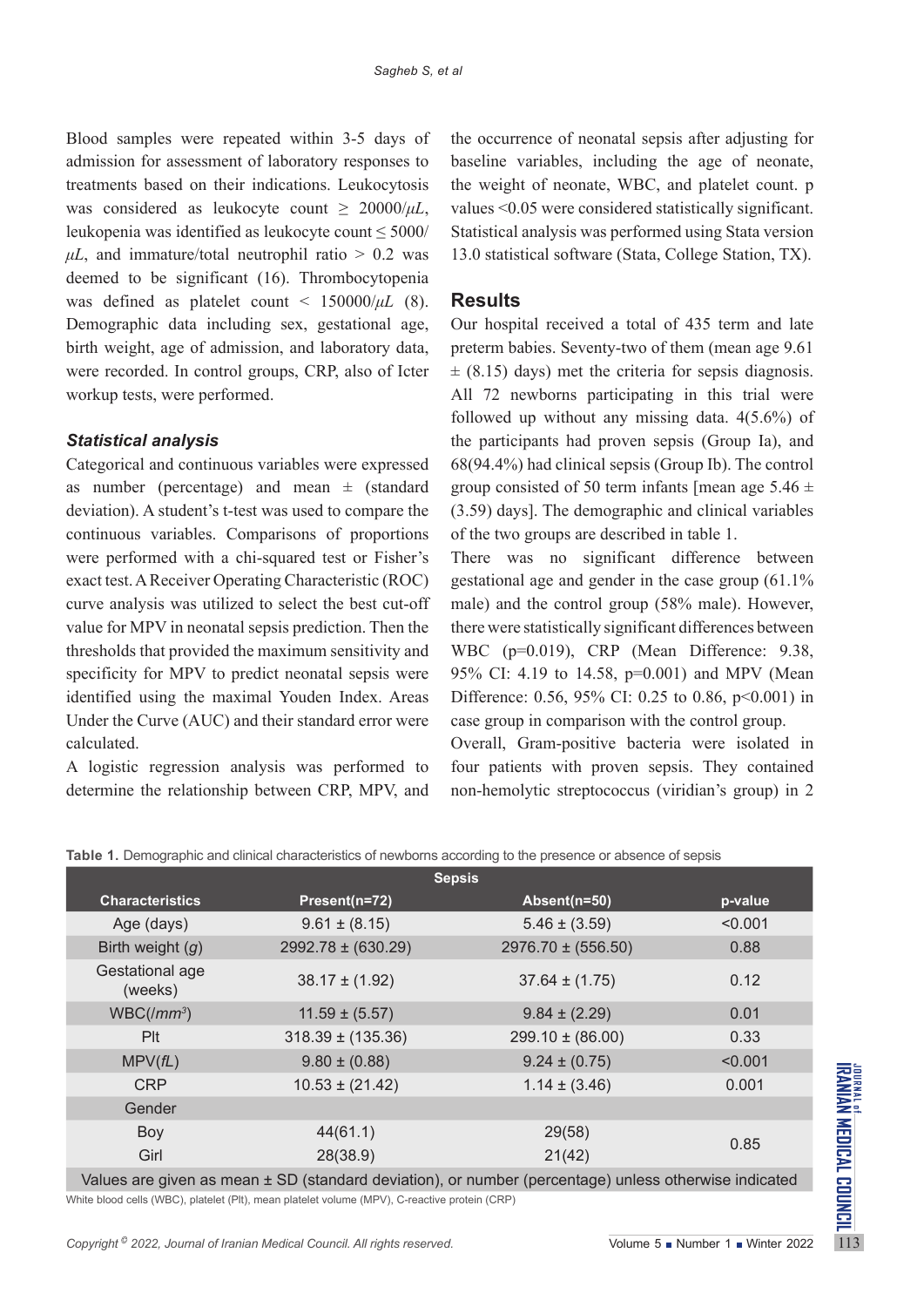

**Figure 1.** ROC curve representing AUC (area under the curve) for term neonates with sepsis. The area under the curve was 68.71(95% CI: 59.83 to 76.92) for MP.

cases, staphylococcus coagulase-negative in 1 point, and *staphylococcus aurous* in the last one. Figure 1 shows the ROC curve illustrating the sensitivity and specificity of MPV for the diagnosis of neonatal sepsis. The ROC curve area was 68.71 for MPV [95% Confidence Interval (CI), 59.83 to 76.92].

Diagnostic cut-off levels with the optimum sensitivity (80.56%) and specificity (52%) derived from the ROC curve were found to be MPV > 9.2 *fL*.

In a multiple regression model in which CRP served as continuous variables, each one *mg/L* increase in CRP was associated with a 20% increase in sepsis (OR: 1.20; 95% CI: 1.01–1.45, p=0.04). There was no significant association between MPV and disease status (OR: 1.56; 95% CI: 0.88–2.77, p=0.12). Table 2 presents the results of multivariate logistic regression.

## **Discussion**

For public health, with high<br>  $\sum_{n=1}^{\infty}$  (13,17). Increasing pro-inf<br>
due to infection leads to risin<br>
megakaryocytes to increase<br>
response to inflammation. In<br>
the feasibility of MPV during<br>
to identify term and late Neonatal sepsis is still one of the main concerns for public health, with high mortality rate13-15% (13,17). Increasing pro-inflammatory cytokines due to infection leads to rising CRP and stimulates megakaryocytes to increase platelets' number in response to inflammation. In this study, we assessed the feasibility of MPV during the time of admission to identify term and late preterm infants prone to

neonatal sepsis. Infants with a mean gestational age of 38.17±1.92 were included in our study. Mean MPV at the time of admission was  $9.808 \pm 0.88$  in comparison with  $9.248 \pm 0.75$  in the control group. Although previous studies have evaluated the correlation between neonatal sepsis and MPV, another mean MPV is suggested by different studies. Catals study's mean of MPV in survival preterm infants was 10.34±0.2 compared to the non-survival group (10.6±1.2) (11). In the survey designed by Zhao *et al*, mean of MPV in preterm infants with invasive fungal diseases were  $(12.8 \pm 1.1)$  in comparison with preterm infants with bacterial sepsis  $(12.7 \pm 1.9)$  and with the control group  $(12.1 \pm 1)$  (12). As the studies were designed for preterm infants, the mean MPV was higher than our study. In Tiwari's research, the mean of MPV in the septic group was  $11.66 \pm 1.36$  on day one and  $11.81 \pm 1.30$  on day 3 (18). In their study, gestational ages of neonates and percent of positive blood group have not been determined, and despite their treatment, a minor increase in MPV was visible. In the current study, mean age at the onset of sepsis was (7.81  $\pm$  7.62). There were no significant changes in the PLT count between the sepsis group and the control group. All of the infants except two were presented with late-onset sepsis. Despite higher MPV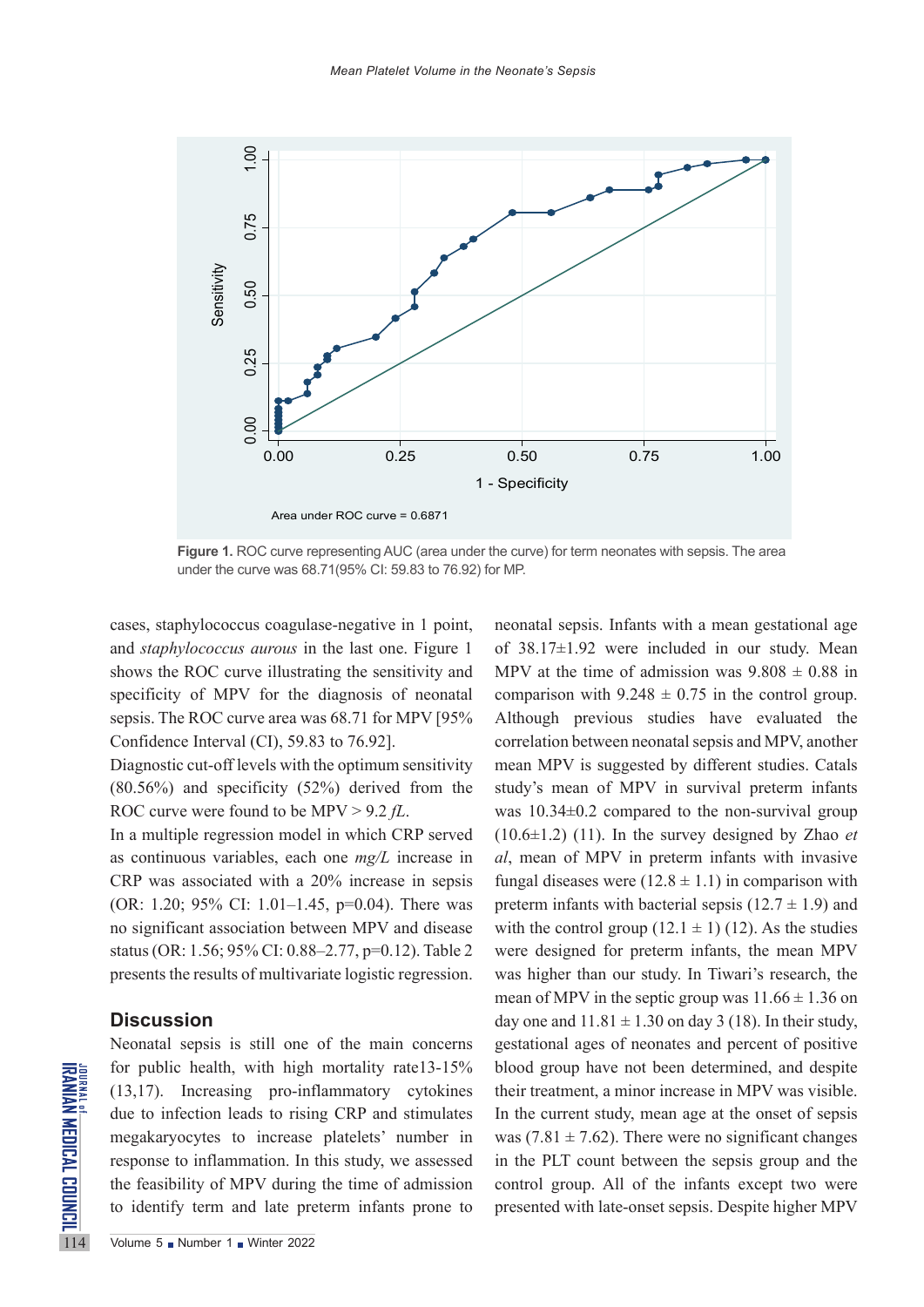| <b>Variables</b> | <b>Adjusted OR</b> | Std. Err | 95% CI        | p-value |
|------------------|--------------------|----------|---------------|---------|
| Weight $(g)$     | 0.99               | 0.0004   | $0.98 - 1.01$ | 0.91    |
| $WBC/(mm^3)$     | 1.05               | 0.07     | $0.91 - 1.22$ | 0.43    |
| Plt              | 0.99               | 0.0004   | $0.98 - 1.01$ | 0.91    |
| <b>CRP</b>       | 1.20               | 0.11     | $1.01 - 1.45$ | 0.04    |
| <b>MPV</b>       | 1.56               | 0.45     | 0.88-2.77     | 0.12    |

**Table 2.** The adjusted odds ratio for the relationship between neonatal sepsis and its predictors

White blood cells (WBC), platelet (Plt), mean platelet volume (MPV), C-reactive protein (CRP)

in our case group, unfortunately, the small number of early-onset sepsis cases in this study and few positive blood cultures preclude a meaningful comparison between these subgroups.

Moreover, in three different studies, Wang *et al* (2), Shaaban *et al* (19), Shalaby *et al* (20), it was demonstrated that MVP was higher in neonatal sepsis than in the control group. They suggested MVP as a marker for diagnosing early sepsis. Similarly, Pamudji *et al* claimed that MVP with a cut-off of 7.44 *fl* might have a diagnostic value for neonate sepsis with 80% sensitivity and 84.2% specificity (21).

However, despite the decent number of infants in each subgroup in Catal's study compared with this study, there were no significant changes in either platelet counts or MPV of infants between two subgroups and different infectious pathogens (bacterial and fungal infections) (11). These were inconsistent with Zhao's study that lower platelet counts with higher MPV were associated with invasive fungal disease (12). Previous studies focus on the role of MPV as a predictor marker of mortality and severity of sepsis (11, 12).

*Copyright* 2022, *Journal of Iranian Medical Council. All rights reserved.* The served is the served in the served in the served in the served in the served in the served in the served in the served in the served in the Catal study's role of MPV in diagnosing and following-up of sepsis in preterm infants has been studied. They considered an MPV value of 10.35 *fL* as the cut-off value in patients with a diagnosis of sepsis with a sensitivity of 97.8% and specificity of 78.7% (AUC = 0.949;  $p<0.001$ ) and MPV value of 10.75 *fL* as the cut-off value in patients possibly resulting in death with a sensitivity of 95.2% and specificity of 84.9 % (AUC = 0.944; p<0.001) (11). Zhao *et al* found that platelet count (PC) and platelet crit (PCT) showed better accuracy than Platelet Distribution Width (PDW), an MPV for the diagnosis of invasive fungal disease in preterm infants (12). These are quite unlike Cekmez's study, which found no correlation between MPV and neonatal sepsis (22). As NICU admitted, infants were not enrolled in

our study, thus mortality and morbidity due to sepsis were not detected since mortality was absent in our study groups.

In this study, the area under the ROC curve was 68.71 for MPV (95% CI), 59.83 to 76.92) and diagnostic cut-off levels with the optimum sensitivity (80.56%) and specificity (52%) derived from the ROC curve were found to be MPV > 9.2 *fL*. Regarding the multivariate regression model, there was no significant association between MPV and neonatal sepsis (OR: 1.56; 95% CI: 0.88–2.77, p=0.12). Simultaneously, each one *mg/L* increase in CRP was associated with a 20% increase in sepsis (OR: 1.20; 95% CI: 1.01–1.45, p=0.04).

It seems that the prematurity complications, such as respiratory distress syndrome, intraventricular hemorrhage, bronco pulmonary dysplasia, and necrotizing enterocolitis, may trigger inflammatory and oxidative processes that may lead to high MPV. The severity of these situations and neonatal sepsis may explain how MPV can be a predictor of mortality of preterm infants. Unlike the previous studies which have been conducted in preterm infants, Tajarernmuang *et al* conducted a systematic review and meta-analysis study to evaluate the association between MPV and mortality in critically ill adult patients. They concluded that regarding high heterogeneity between studies, MPV might be a valuable predictor of prognosis only in early sepsis. The coagulation system and the platelets are activated but not during late or severe sepsis. They also concluded that high MPV might not be used as a prognostic marker of mortality in critically ill adult patients (9). This is in concordance with the results of the present study that despite significant higher MPV levels in the septic group in comparison with the control group, the sensitivity and specificity of the MPV values were not at a required standard to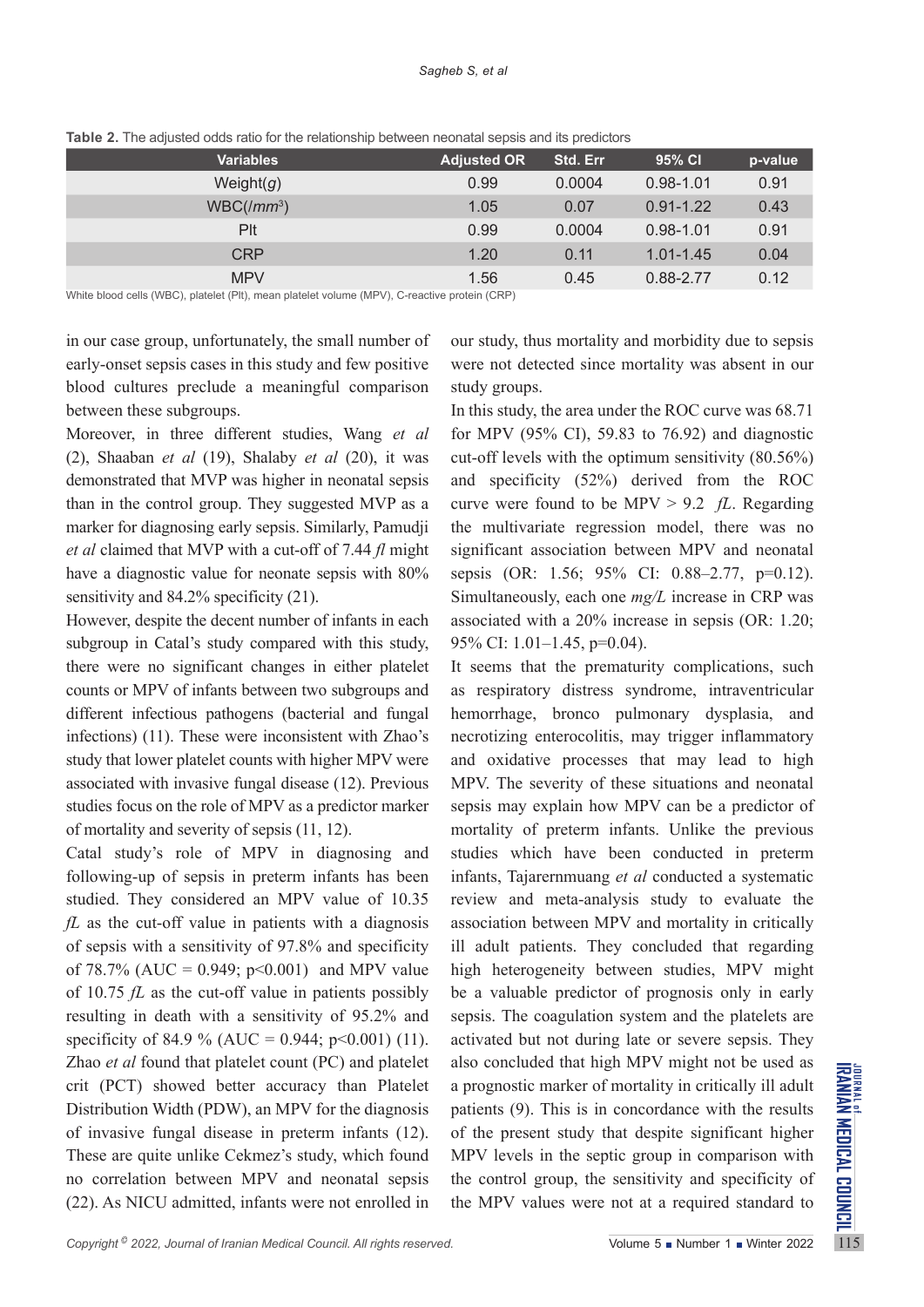# be used as a predictor tool for sepsis, therefore CRP is still a better marker between the other acute phase reactants and MPV may be utilized in combination with CRP but not separately.

There were some limitations to this study. First, the levels of IL-6 and other markers of inflammation were not analyzed. They involved the diagnosis and pathogenesis of sepsis and their correlations with MPV. Secondly, the efficacy of serial MPV measurements in follow-up sepsis was not considered due to a short course of antibiotic therapy in clinical septic infants and few positive blood cultures with non-invasive pathogens. Finally, further research is required to determine the association between MPV and the severity of sepsis with invasive pathogens and their mortality in term and late preterm infants.

## **Conclusion**

Despite higher MPV during neonatal sepsis, the MPV values' sensitivity and specificity were inadequate to be used as diagnostic tests. CRP is still a better marker than the other acute phase reactants for early suspicion of neonatal sepsis. However, MPV may be used in combination with the other laboratory tests for identifying neonates with sepsis.

## **Acknowledgements**

None

# **Conflict of Interest**

The authors have no conflicts of interest relevant to this study.

# **References**

1. Brocklehurst P, Farrell B, King A, Juszczak E, Darlow B, Haque K, et al. Treatment of neonatal sepsis with intravenous immune globulin. N Engl J Med 2011 Sep 29;365(13):1201–11.

2. Wang J, Wang Z, Zhang M, Lou Z, Deng J, Li Q. Diagnostic value of mean platelet volume for neonatal sepsis: A systematic review and meta-analysis. Medicine (Baltimore) 2020 Aug 7;99(32):e21649.

3. Hartman ME, Linde-Zwirble WT, Angus DC, Watson RS. Trends in the epidemiology of pediatric severe sepsis. Pediatr Crit Care Med 2013 Sep;14(7):686–93.

4. Lukacs SL, Schrag SJ. Clinical sepsis in neonates and young infants, United States, 1988-2006. J Pediatr 2012 Jun;160(6):960–5.

5. Civardi E, Tzialla C, Baldanti F, Strocchio L, Manzoni P, Stronati M. Viral outbreaks in neonatal intensive care units: what we do not know. Am J Infect Control 2013 Oct;41(10):854–6.

6. Smit PM, Pronk SM, Kaandorp JC, Weijer O, Lauw FN, Smits PHM, et al. RT-PCR detection of respiratory pathogens in newborn children admitted to a neonatal medium care unit. Pediatr Res 2013 Mar;73(3):355–61.

7. Storm W. Use of thrombocytopenia for the early identification of sepsis in critically ill newborns. Acta Paediatr Acad Sci Hung 1982;23(3):349–55.

8. Yazici S, Yazici M, Erer B, Erer B, Calik Y, Ozhan H, et al. The platelet indices in patients with rheumatoid arthritis: mean platelet volume reflects disease activity. Platelets 2010;21(2):122–5.

Example 5 Number 1 Windows Strategy<br>
2016;2016.<br>
10. O'Connor TA, Ringer KM, Gannonates. Am J Clin Pathol 199<br>
11. Tayman C, Tonbul A, Akca F<br>
preterm infants. Clin Lab 2014;1<br>
116 9. Tajarernmuang P, Phrommintikul A, Limsukon A, Pothirat C, Chittawatanarat K. The role of mean platelet volume as a predictor of mortality in critically ill patients: a systematic review and meta-analysis. Crit Care Res Pract 2016;2016.

10. O'Connor TA, Ringer KM, Gaddis ML. Mean platelet volume during coagulase-negative staphylococcal sepsis in neonates. Am J Clin Pathol 1993 Jan;99(1):69–71.

11. Tayman C, Tonbul A, Akca H, Bilici M. Mean platelet volume (MPV) may simply predict the severity of sepsis in preterm infants. Clin Lab 2014;1.